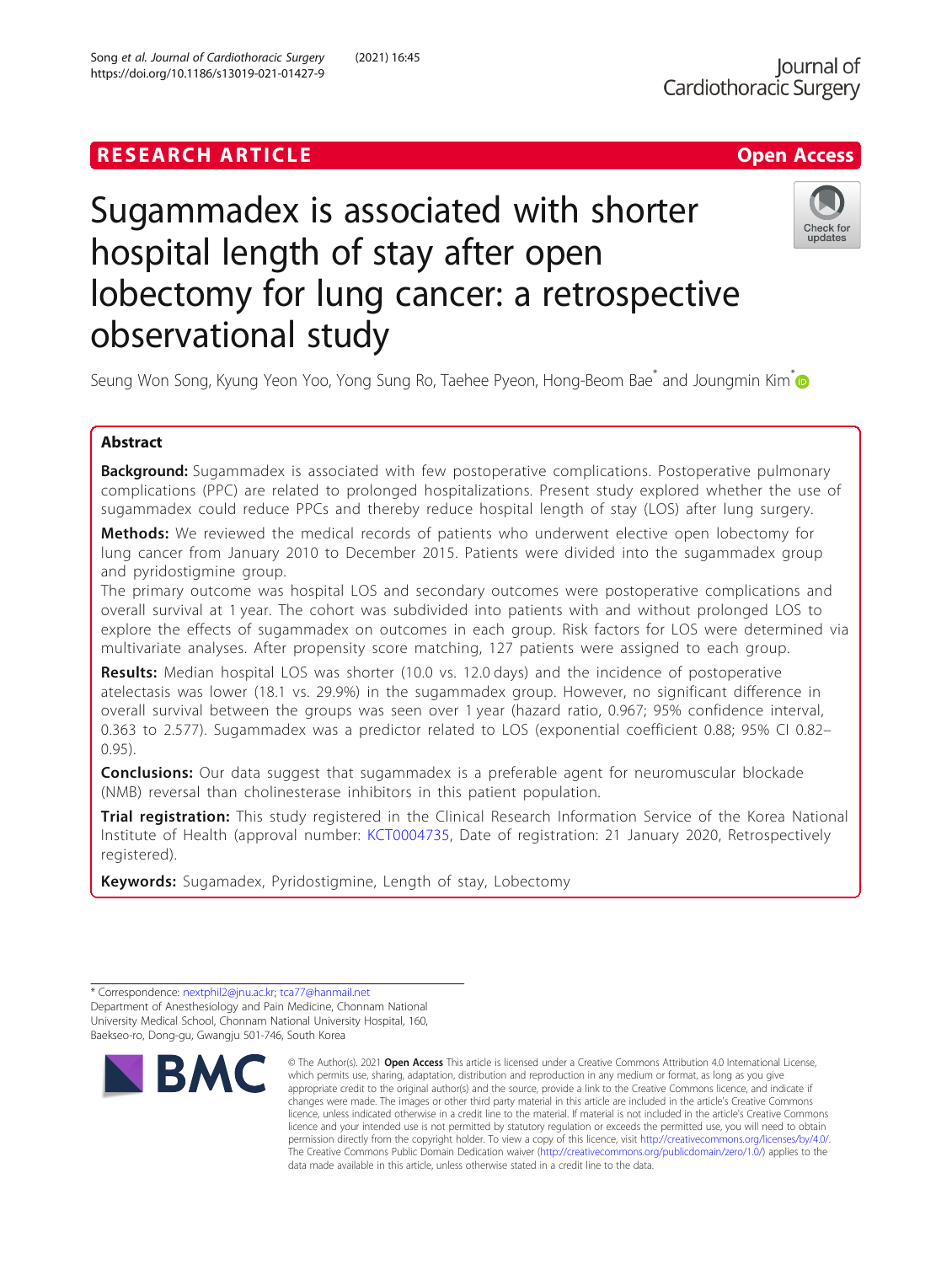#### Background

Lung resection surgery is associated with a high incidence of postoperative pulmonary complications (PPCs), including prolonged air leak, atelectasis, pneumonia, empyema, and acute respiratory distress syndrome [\[1](#page-8-0)]. PPCs are associated with prolonged hospitalizations, admissions to the intensive care unit (ICU), and hospital re-admissions, as well as increased morbidity, mortality, and healthcare expenditure [[2](#page-8-0)–[6](#page-8-0)]. Residual neuromuscular blockade (NMB) after emergence from anesthesia can lead to pulmonary complications including hypoxia, pulmonary collapse, and acute respiratory failure [\[7](#page-8-0), [8](#page-8-0)]. In addition, complete pharmacological reversal improves pulmonary outcomes by reducing the likelihood of residual neuromuscular blockade after anesthesia [\[9](#page-8-0)].

Anticholinesterases such as neostigmine or pyridostigmine are commonly used to reverse NMB during general anesthesia. Despite the use of relatively short-acting agents (e.g., rocuronium), which decrease the incidence of residual NMB, the incidence of residual NMB is reported to 82% at 6 min post administration of neostigmine [[10](#page-8-0)]. And it has various cholinergic side effects including bradycardia, hypotension, bronchoconstriction, and airway secretion  $[11, 12]$  $[11, 12]$  $[11, 12]$  $[11, 12]$ . Sugammadex is modified gamma-cyclodextrin compound that selectively binds to steroidal non-depolarizing neuromuscular blocker by forming a 1:1 complex. In contrast to anticholinesterase, it shows rapid and reliable neuromuscular block reversal [[13\]](#page-8-0). It reduces postoperative complications and improves patient outcomes [\[14\]](#page-8-0).

Hospital length of stay (LOS) is considered an important quality metric for recovery from surgery and anesthesia [[15](#page-8-0)]. The length of time patients spend in hospital is a good representation of the amount of hospital resources utilized, such as bed utilization, staffing, and equipment [[16](#page-8-0)]. To date, few studies have evaluated the relationship between neuromuscular block reversal with sugammadex and patient outcomes including LOS with controversial results in different surgeries [\[12](#page-8-0), [17](#page-8-0)–[19\]](#page-8-0).

We hypothesized that there would be a difference in the LOS due to PPC when the NMB reversed with sugammadex compared pyridostigmine after open lobectomy for lung cancer. We investigated the relationship between reversal agent and LOS/postoperative complication rate/overall survival, and identified risk factors associated with prolonged LOS in these patients.

#### Methods

#### Study population and data collection

This study was approved by the institutional review board of Chonnam National University Hwasun Hospital (approval number: CNUHH-2019-207, 19 Dec. 2019) and registered in the Clinical Research Information Service of the Korea National Institute of Health (approval number: KCT0004735). Data was collected retrospectively by Seung Won Song from electronic patient medical records at Chonnam National University Hwasun Hospital. Patients 19 years of age or older and of American Society of Anesthesiologists (ASA) physical status I to III who underwent elective open lobectomy for lung cancer from January 2010 to December 2015 were included. Sugamadex was introduced in our hospital in 2013, and has been used for thoracic surgery since 2014. The information collection period was set to make the frequency of use of the two drugs similar. There are various surgical procedures for lung cancer, but only open lobectomy was included in the study in order to reduce the variance between the types of surgery. Excluded from analyses were patients who were paralyzed with neuromuscular blocker other than rocuronium (e.g., cisatracurium), reversed with an agent other than pyridostigmine or sugammadex (e.g., neostigmine due to its different pharmacokinetic features such as onset, duration, potency), transferred to ICU for recovery from anesthesia, or missing any medical records.

Patients were divided into sugammadex and pyridostigmine groups according to the type of reversal agent used during surgery. The following data were collected for the study. Preoperative data: age, sex, height, weight, body mass index (BMI), forced expiratory volume in 1 s (FEV1) / forced vital capacity (FVC), and preoperative comorbidities (including ASA physical status, diabetes mellitus [DM], hypertension [HTN], chronic kidney disease [CKD], heart failure [HF], coronary arterial disease [CAD], chronic obstructive pulmonary disease [COPD], and asthma). Intra-operative data: location of surgery (right or left), surgery time, agent used for neuromuscular block reversal. Postoperative data: LOS after surgery, duration of stay in postanesthesia care unit (PACU), postoperative complications (pyrexia, dyspnea, air leak > 5 days, atelectasis, pneumonia, mechanical ventilator use, hemodynamic instability, and ICU admission), and type of patient-controlled analgesia (epidural or intravenous). In-hospital standard medication regimen was used for pain control. In case of epidural catheter placement, fentanyl with chirocaine patient controlled analgesia (PCA) was used. Patients without epidural catheter were received intravenous fentanyl PCA. No additional block was performed.

Postoperative complications were examined by reviewing medical records. Pyrexia was defined as having a tympanic membrane temperature greater than 38.0 °C. Dyspnea was defined as presenting with complaints of feeling short of breath or showing blue-tinged fingers or lips and/or use of accessory muscles or chest muscles to breathe. Hemodynamic instability was defined as a fall in the systolic blood pressure below 90 mmHg with symptoms related to hypotension, including chest discomfort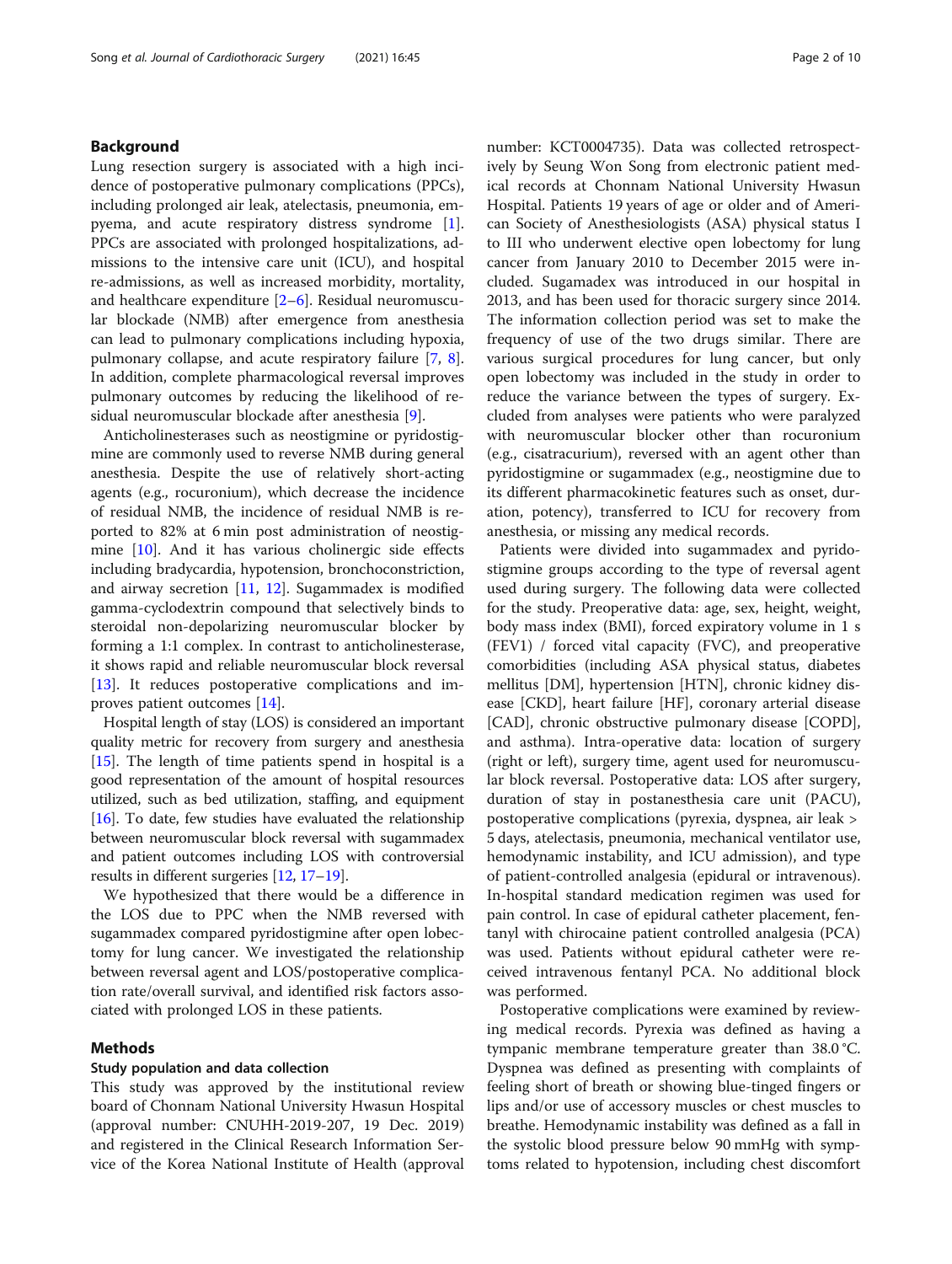and altered consciousness level, requiring immediate pharmacological rescue (e.g., vasopressor or inotrope). Atelectasis and pneumonia were diagnosed based on a serial postoperative plain chest radiograph routinely checked until discharge.

The primary endpoint was the difference in LOS after open lung lobectomy between reversal with sugammadex and pyridostigmine. The secondary endpoints were differences in postoperative complications and overall survival between the two reversal agents. We performed additional analyses after dividing the cohorts into two subgroups (patients with prolonged LOS (LOS > 14 days) vs. those without  $(LOS \le 14 \text{ days})$ ). Prolonged LOS was defined as hospitalization beyond 14 days, as suggested in a previous report  $[20]$  $[20]$  $[20]$ . Intra- and postoperative outcomes were compared between the two groups in each subgroup. Multivariate poisson and logistic regression using stepwise variable selection was used to identify perioperative risk factors associated with LOS.

#### Statistical analysis

Continuous variables are presented as the mean ± standard deviation (SD) for normally distributed data or median (interquartile range, IQR) for non-normally distributed data and were compared using an unpaired Student *t*-test or Wilcoxon rank-sum test, as appropriate. Normality was verified based on the Shapiro-Wilk test or by inspecting histograms or Q-Q plots. Categorical variables are presented as numbers (percentage, %) and were compared using Pearson's  $\chi^2$  test or Fisher's exact test. The Kaplan-Meier method was applied for analyses of discharge rate and survival rate [\[21,](#page-8-0) [22](#page-8-0)]. We investigated the outpatient visit to investigate the patient's one-year survival. If there were any hospital visit history after 1 year from surgery, patient was assumed to survive after 1 year. But if there were any record declaring death of patient, we concluded that the patient was dead. The variables were compared using the log-rank test and the Cox proportional hazard ratio was estimated for survival analyses.  $P$  value  $< 0.05$  was considered statistically significant; all tests were two-sided.

LOS is a naturally skewed distribution in most cohorts [[16\]](#page-8-0), so we constructed a multivariate Poisson regression model for LOS as a response variable to identify risk factors that increase the LOS. A multivariate logistic regression model was also constructed to identify risk factors associated with prolonged LOS. Covariates were classified into demographic predictors and intra- or postoperative predictors to construct two different models. Initially, a univariate regression was performed to screen covariates associated with the response variable. Covariates with a  $p$  value  $< 0.2$  in univariate regression were included in the multivariate regression model. Final covariates were selected using the forward and backward stepwise elimination method based on Akaike Information Criterion. Exponential coefficients and their 95% confidence interval (CI) for the Poisson model and odds ratio (OR) and their 95% CI for the logistic model was estimated for each covariate in the final model.

Propensity score matching was performed to reduce potential selection bias. Covariates used in propensity score matching were as follows. Age, sex, ASA physical status, DM, HTN, CKD, HF, CAD, COPD, asthma, operation site, FEV1/FVC, operation time, BMI. Nearest neighbor method was used and ratio was 1:1. R code used in analysis was as follows. This approach estimated the probability of individuals receiving sugammadex as an agent for neuromuscular block reversal and allows for comparison with pyridostigmine-receiving patients with similar demographic and clinical characteristics. The score of each patient was calculated by estimating the probability to be assigned to each neuromuscular block reversal agent using multivariate logistic regression. The balance of the two groups was assessed based on standardized differences. All statistical analyses and tests were performed using R, a software environment for statistical computing (R version 3.6.0; The R Foundation for Statistical Computing, Vienna, Austria). Propensity score matching was performed using package MatchIt in R program (version 3.0.2).

#### Results

During the study period, 266 patients underwent open lobectomy for lung cancer at our institution. Of those patients, 9 were excluded due to cisatracurium use, ICU transfer after surgery, or missing medical records. A total of 257 patients were enrolled; 127 patients received pyridostigmine (pyridostigmine group) and 130 patients received sugammadex (sugammadex group) for NMB reversal. After propensity score matching, 127 patients in each group were included in the final analyses (Fig. [1](#page-3-0)). Demographic and clinical characteristics at baseline are summarized in Table [1](#page-3-0) and were comparable between the two groups.

The collected data included 4 thoracic surgeons and 5 anesthesiologists (excluding residents). The initial dose of rocuronium was 0.8–1.0 mg/kg. Pyridostigmine was  $0.1-0.2$  mg/kg and sugammadex was  $1.5-2$  mg/kg for reversal of NMB. The use of sugammadex continued after it was decided at the anesthesiology faculty meeting, which led to more intensive NMB during surgery. The degree of NMB during anesthesia was monitored using the MechanoSensor™ DatexOhmeda GE Healthcare NMT-EMG (Helsinki, Finland). However, it was excluded from the analysis due to inconsistent medical records. A double lumen endotracheal tube was used for one-lung ventilation during surgery, and the surgical approach for the affected area was a conventional posterior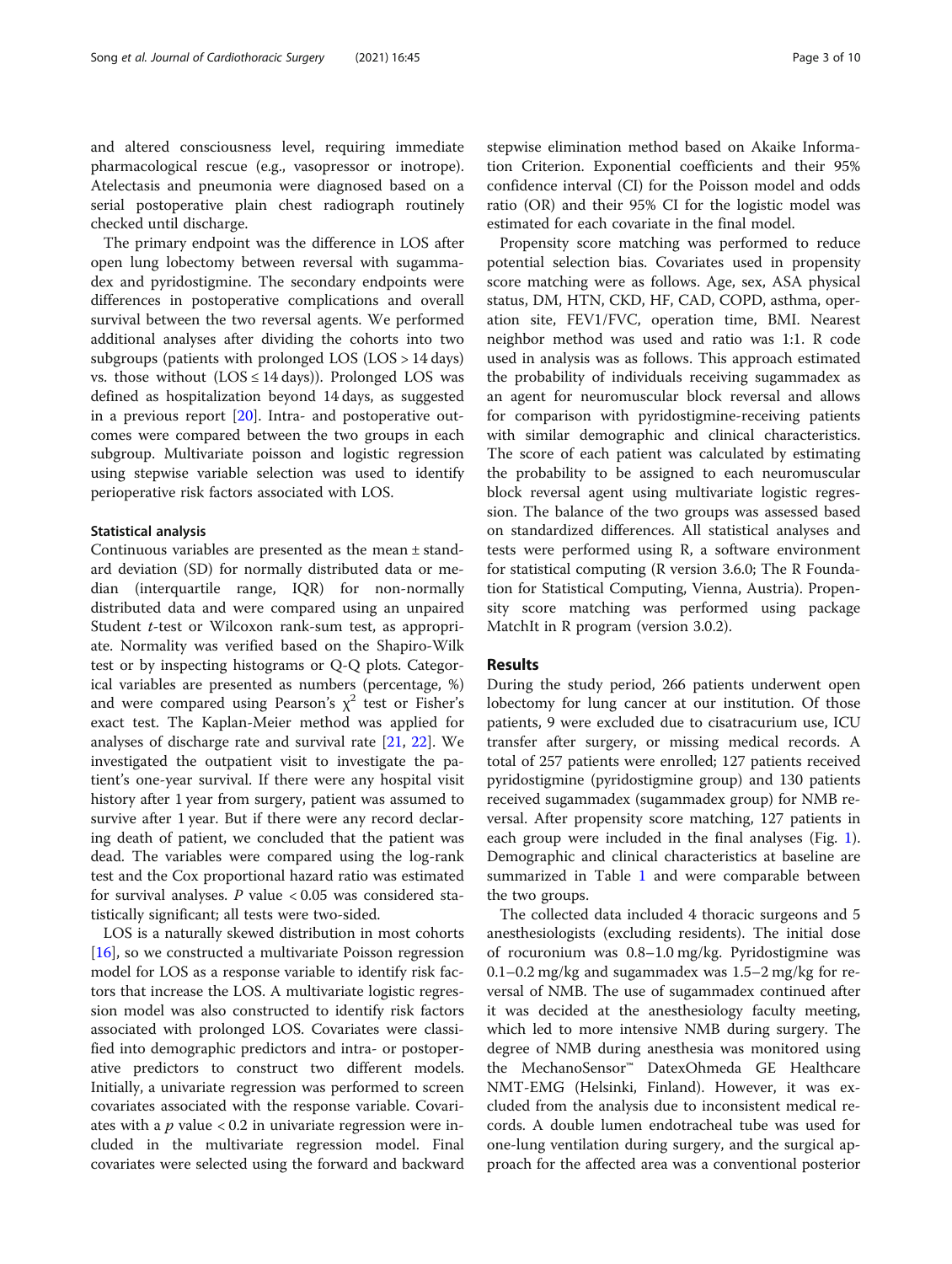<span id="page-3-0"></span>

Table 1 Demographic and clinical characteristics at baseline of matched cohort

| Variable               | Pyridostigmine ( $n = 127$ ) | Sugammadex $(n = 127)$ | p value |
|------------------------|------------------------------|------------------------|---------|
| Age (year)             | 66.0 (59.5 - 71.0)           | 67.0 (60.0-72.0)       | 0.358   |
| Male sex               | 92 (72.4)                    | 96 (75.6)              | 0.668   |
| Height (cm)            | 163.0 (159.0-168.5)          | 163.0 (158.0-168.0)    | 0.640   |
| Weight (kg)            | 62.0 (56.0-67.0)             | 61.0 (56.0-69.5)       | 0.817   |
| BMI ( $kg m^{-2}$ )    | $23.1(21.5-25.5)$            | 23.5 (21.3-25.7)       | 0.445   |
| ASA PS                 |                              |                        | 0.238   |
|                        | 14(11.0)                     | 19 (15.0)              |         |
| $\vert\vert$           | 104 (81.9)                   | 93 (73.2)              |         |
| $\vert\vert\vert$      | 9(7.1)                       | 15(11.8)               |         |
| Diabetes mellitus      | 22(17.3)                     | 27(21.3)               | 0.525   |
| Hypertension           | 55 (43.3)                    | 55 (43.3)              | 1.000   |
| <b>CKD</b>             | 5(3.9)                       | 2(1.6)                 | 0.443   |
| Heart failure          | 3(2.4)                       | 0(0.0)                 | 0.245   |
| CAD                    | 14(11.0)                     | 12(9.4)                | 0.836   |
| COPD                   | 28 (22.0)                    | 31(24.4)               | 0.766   |
| Asthma                 | 3(2.4)                       | 0(0.0)                 | 0.245   |
| Operation site (right) | 85 (66.9)                    | 76 (59.8)              | 0.297   |

Data are presented as n (%), median (interquartile range)

BMI Body mass index, ASA PS American Society of Anesthesiologists physical status, CKD Chronic kidney disease, CAD Coronary arterial disease, COPD Chronic obstructive pulmonary disease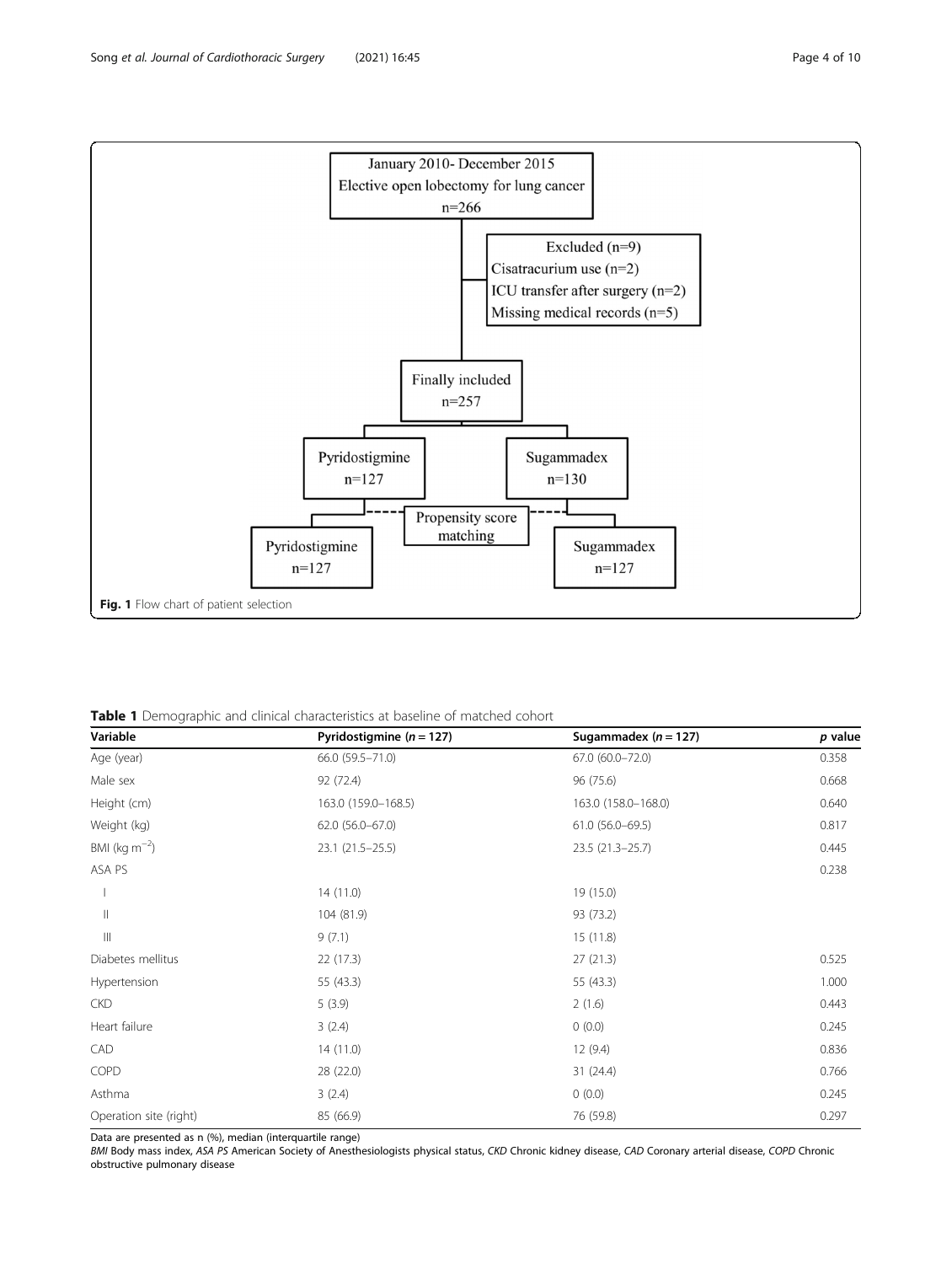| Variable            | Pyridostigmine ( $n = 127$ ) | Sugammadex ( $n = 127$ ) | p value |
|---------------------|------------------------------|--------------------------|---------|
| Surgery time (min)  | 210.0 (180.0-255.0)          | 210.0 (180.0-252.0)      | 0.067   |
| PCA                 |                              |                          | 0.004   |
| Epidural            | 110 (86.6)                   | 90 (70.9)                |         |
| Intravenous         | 17(13.4)                     | 37(29.1)                 |         |
| LOS (days)          | $12.0(9.5-16.5)$             | $10.0$ $(8.0-15.0)$      | 0.005   |
| PACU stay (min)     | 65.0 (60.0-80.0)             | 60.0 (55.0-75.0)         | 0.290   |
| Events in PACU      |                              |                          |         |
| Dyspnea             | 4(3.1)                       | 3(2.4)                   | 1.000   |
| HDI                 | 7(5.5)                       | 4(3.1)                   | 0.538   |
| Events in Ward      |                              |                          |         |
| Pyrexia             | 38 (29.9)                    | 28 (22.0)                | 0.198   |
| Dyspnea             | 17(13.4)                     | 10(7.9)                  | 0.222   |
| Air leak $>$ 5 days | 27(21.3)                     | 26 (20.5)                | 1.000   |
| Atelectasis         | 38 (29.9)                    | 23 (18.1)                | 0.040   |
| Pneumonia           | 9(7.1)                       | 6(4.7)                   | 0.594   |
| MV                  | 3(2.4)                       | 2(1.6)                   | 1.000   |
| HDI                 | 7(5.5)                       | 1(0.8)                   | 0.072   |
| ICU                 | 5(3.9)                       | 2(1.6)                   | 0.443   |

<span id="page-4-0"></span>Table 2 Intra- and postoperative outcomes of matched cohort

Data are presented as n (%), median (interquartile range)

PCA Patient controlled analgesia, LOS Length of stay, PACU Post anesthesia care unit, HDI Hemodynamic instability, MV Mechanical ventilator use, ICU Intensive care unit admission

| <b>Table 3</b> Intra– and postoperative outcomes of matched cohort with and without a prolonged length of stay |  |  |  |  |
|----------------------------------------------------------------------------------------------------------------|--|--|--|--|
|----------------------------------------------------------------------------------------------------------------|--|--|--|--|

|                     | $LOS \leq 14$ Days          |                       |         | $LOS > 14$ Days             |                         |         |
|---------------------|-----------------------------|-----------------------|---------|-----------------------------|-------------------------|---------|
|                     | Pyridostigmine ( $n = 83$ ) | Sugammadex $(n = 93)$ | p value | Pyridostigmine ( $n = 44$ ) | Sugammadex ( $n = 34$ ) | p value |
| Surgery time (min)  | 210.0 (180.0-240.0)         | 205.0 (175.0-240.0)   | 0.230   | 240.0 (210.0-270.0)         | 235.0 (185.0-255.0)     | 0.457   |
| PCA                 |                             |                       |         |                             |                         |         |
| Epidural            | 72 (86.7)                   | 62(66.7)              | 0.003   | 38 (86.4)                   | 28 (82.4)               | 0.865   |
| Intravenous         | 11(13.3)                    | 31(33.3)              |         | 6(13.6)                     | 6(17.6)                 |         |
| LOS (days)          | $10.0(9.0-12.0)$            | $9.0(7.0-10.0)$       | 0.002   | 19.0 (16.0-26.0)            | 19.0 (16.0-23.0)        | 0.537   |
| PACU stay (min)     | 60.0 (55.0-75.0)            | 60.0 (55.0-75.0)      | 0.611   | 70.0 (60.0-90.0)            | 60.0 (55.0-75.0)        | 0.007   |
| Events in PACU      |                             |                       |         |                             |                         |         |
| Dyspnea             | 1(1.2)                      | 2(2.2)                | 1.000   | 3(6.8)                      | 1(2.9)                  | 0.801   |
| HDI                 | 4(4.8)                      | 3(3.2)                | 0.878   | 3(6.8)                      | 1(2.9)                  | 0.801   |
| Events in ward      |                             |                       |         |                             |                         |         |
| Pyrexia             | 21(25.3)                    | 16(17.2)              | 0.258   | 17 (38.6)                   | 12(35.3)                | 0.947   |
| Dyspnea             | 5(6.0)                      | 4(4.3)                | 0.861   | 12(27.3)                    | 6(17.6)                 | 0.466   |
| Air leak $>$ 5 days | 3(3.6)                      | 6(6.5)                | 0.610   | 24 (54.5)                   | 19 (55.9)               | 1.000   |
| Atelectasis         | 21(25.3)                    | 11(11.8)              | 0.034   | 17 (38.6)                   | 12(35.3)                | 0.947   |
| Pneumonia           | (0.0)                       | 1(1.1)                | 1.000   | 9(20.5)                     | 5(14.7)                 | 0.720   |
| <b>MV</b>           | 1(1.2)                      | (0.0)                 | 0.954   | 2(4.5)                      | 2(5.9)                  | 1.000   |
| <b>HDI</b>          | 3(3.6)                      | 0(0.0)                | 0.206   | 4(9.1)                      | 1(2.9)                  | 0.526   |
| ICU                 | 1(1.2)                      | (0.0)                 | 0.954   | 4(9.1)                      | 2(5.9)                  | 0.921   |

Data are presented as n (%) or median (interquartile range)

PCA Patient controlled analgesia, LOS Length of stay, PACU Post anesthesia care unit, MV Mechanical ventilator use, HDI Hemodynamic instability, ICU Intensive care unit admission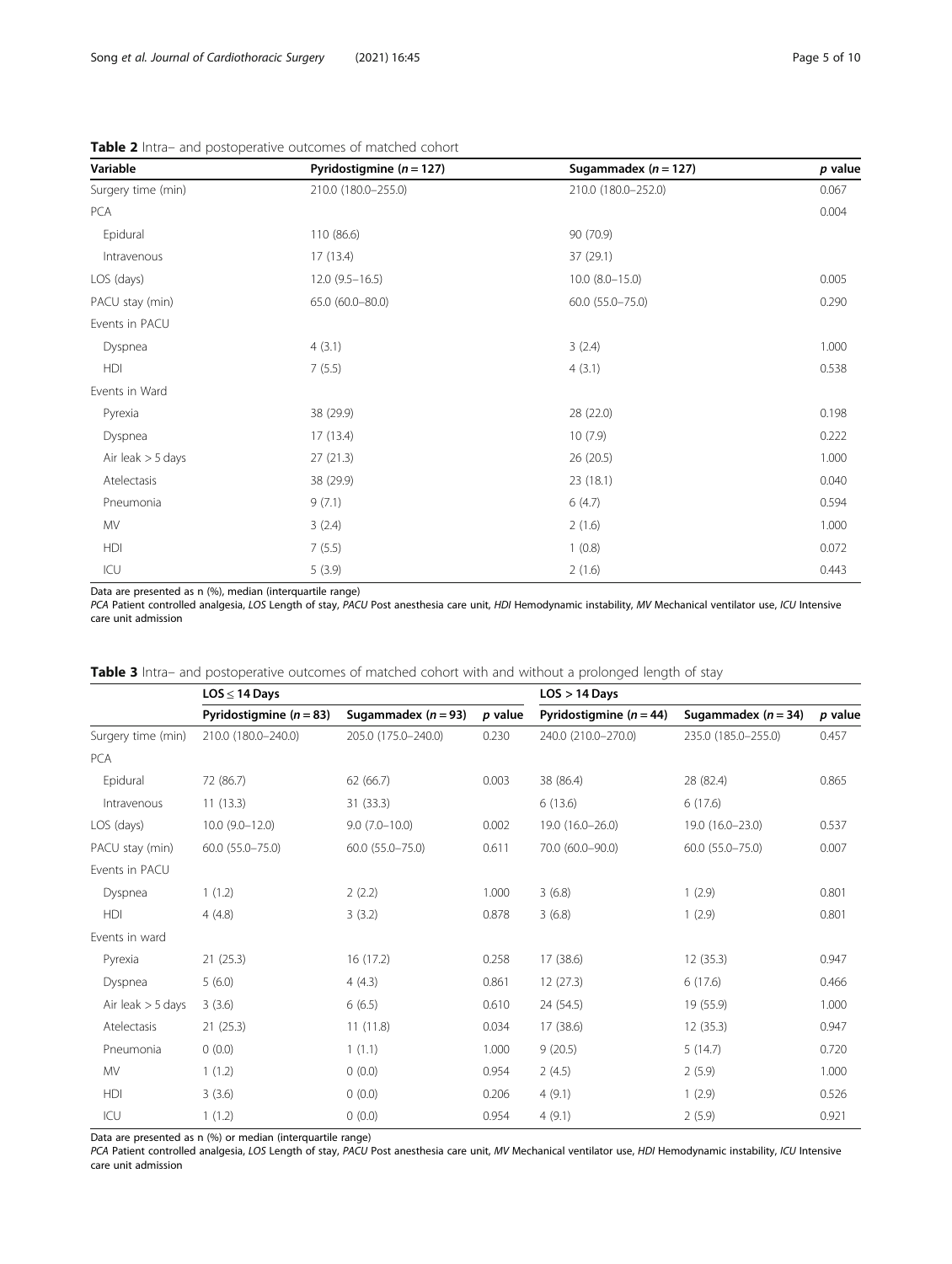lateral thoracotomy in the lateral position. In the following cases, an anesthesiologist discussed with a thoracic surgeon to determine whether to extubate: Difficulty breathing before surgery, hypoxemia (blood oxygen saturation < 90%) frequently occurring during one-lung ventilation, or excessive fluid administration ( $\geq 30$  ml/ kg).

Table [2](#page-4-0) shows intra- and postoperative outcomes of matched cohorts in both pyridostigmine and sugammadex groups. Median hospital LOS was significantly shorter in the sugammadex group than in the pyridostigmine group (10.0 days (IQR 8.0–15.0 days) vs. 12.0 days (IQR 9.5–16.5 days) ( $p = 0.005$ ). The incidence of atelectasis (18.1 vs. 29.9%,  $p = 0.040$ ) was lower and Epidural PCA (70.9 vs. 86.6%,  $p = 0.004$ ) was less used in the sugammadex group than in the pyridostigmine group. However, no differences were found regarding other postoperative complications reviewed between the two reversal agents.

Intra- and postoperative outcomes of matched cohorts in patients with and without prolonged LOS are shown in Table [3.](#page-4-0) Median LOS was 1 day shorter in the sugammadex group than in the pyridostigmine group (9.0 days [IQR 7.0–10.0 days] vs. 10.0 days [IQR 9.0–12.0 days],  $p = 0.002$ ) in patients without prolonged LOS, whereas it did not differ between the two groups in patients with prolonged LOS (19.0 days [IQR 16.0–23.0 days] vs. 19.0 days [IQR 16.0–26.0 days],  $p = 0.537$ ). And, PACU stay time was significantly shorter when reversed with sugammadex than with pyridostigmine (60.0 vs. 70.0 min,  $p = 0.007$ ) in patients with prolonged LOS. Among postoperative complications, the incidence of atelectasis was significantly lower in the sugammadex group than in the pyridostigmine group (11.8 vs. 25.3%,  $p = 0.034$ ) in patients without prolonged LOS, but did not differ between the groups (35.3 vs. 38.6%,  $p = 0.947$ ) in patients with a prolonged LOS.

LOS was also analyzed based on the discharge rate to determine the proportion of discharged patients on each postoperative day during hospitalization (Fig. 2). Discharge rate was significantly higher in the sugammadex group throughout the admission period ( $p = 0.025$ , Fig. 2a). Sugammadex also facilitated patient discharge compared to pyridostigmine in patients without prolonged LOS ( $p = 0.0083$ , Fig. 2b), but not in patients with prolonged LOS ( $p = 0.41$ , Fig. 2c).

All variables that were significant in univariate analyses were included in multivariate analyses to identify covariates associated with LOS in the propensity matched total study cohort (Table [4\)](#page-6-0). In multivariate analyses, demographic predictors included four variables (age ≥ 65 years, male sex, DM, COPD). COPD and male sex showed higher risk for prolongation of LOS. Age  $\geq$ 65 years was associated with a 9% increase in LOS. By





contrast, DM reduced the LOS by 18%. The only intraoperative predictor was sugammadex, which reduced LOS by 12%. Among the postoperative factors significant in univariate analyses, dyspnea, atelectasis, pneumonia, and air leak > 5 days remained significant for increasing the risk for prolonged LOS. Pneumonia and air leak > 5 days showed a higher risk for extended LOS. Dyspnea and atelectasis were also associated with increased hospitalization.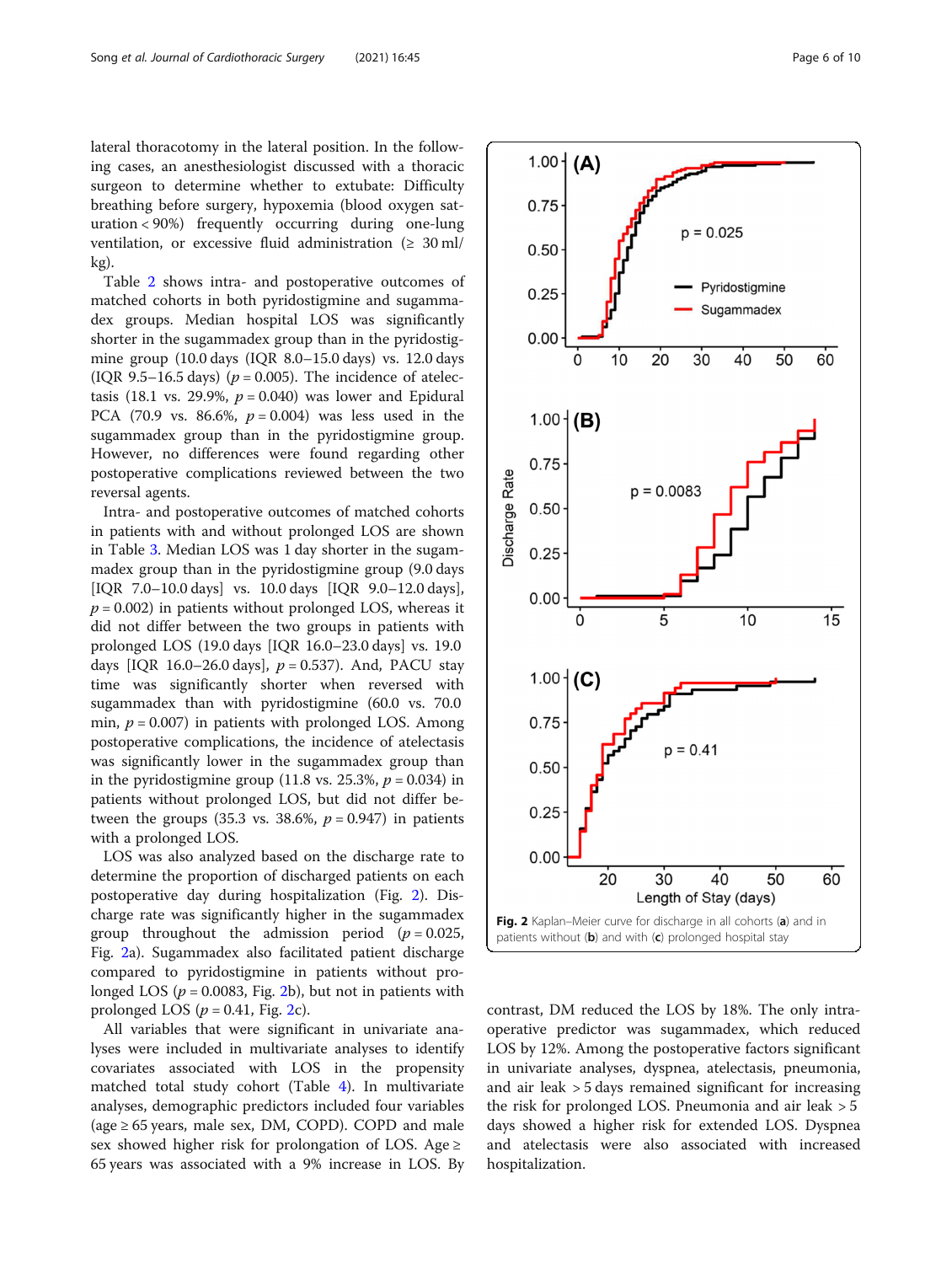<span id="page-6-0"></span>Table 4 Predictors of length of stay after lobectomy for lung cancer in both sugammadex and pyridostigmine cohorts. Variables were selected from multivariable poisson regression model using forward selection and backward elimination based on the Akaike information criterion

|                                    | Exp Coef (95% CI)      | p value |
|------------------------------------|------------------------|---------|
| Demographic predictors             |                        |         |
| Age $\geq$ 65 yr                   | $1.09(1.10 - 1.18)$    | 0.021   |
| Male sex                           | $1.27(1.16 - 1.38)$    | < 0.001 |
| Diabetes mellitus                  | $0.82$ $(0.75 - 0.90)$ | < 0.001 |
| COPD                               | $1.33(1.23 - 1.43)$    | < 0.001 |
| Intra- or postoperative predictors |                        |         |
| Sugammadex (vs. pyridostigmine)    | $0.88$ $(0.82 - 0.95)$ | < 0.001 |
| Dyspnea                            | $1.39(1.27 - 1.55)$    | < 0.001 |
| Atelectasis                        | $1.21(1.12 - 1.30)$    | < 0.001 |
| Pneumonia                          | 1.77 (1.58–1.99)       | < 0.001 |
| Air leak $>$ 5 days                | $1.40(1.33 - 1.46)$    | < 0.001 |

Exp Coef Exponential coefficient, CI Confidence interval, COPD Chronic obstructive pulmonary disease

The Kaplan-Meier curves of overall survival in the propensity-matched cohort are illustrated in Fig. 3. The estimated 1-year survival rates were 93.4% (89.1 to 97.9%) in the pyridostigmine group and 93.7% (89.6 to 98.0%) in the sugammadex group. There were no significant differences between the two groups in overall survival with an unadjusted hazard ratio for death at 1 year of 0.967; 95% CI, 0.0.363 to 2.577 ( $p = 0.947$ ).

#### **Discussion**

In this retrospective study, we observed a median 2.0 day decrease in time from surgery to discharge, a significantly lower postoperative complication rate (e.g., atelectasis), and a similar mortality over 1 year after the surgery when reversed with sugammadex compared to pyridostigmine. Moreover, sugammadex was the only intraoperative predictor associated with reduced LOS.

Hospital LOS was decreased, as was the incidence of adverse postoperative outcomes (e.g., atelectasis) in patients reversed with sugammadex for NMB, in line with previous studies that reported that the use of sugammadex is associated with 20% shorter LOS with reduced postoperative adverse outcomes after major abdominal surgery [[12\]](#page-8-0) and is associated with a 0.6 day shorter hospital LOS and a lower postoperative complication rate after laparoscopic gastric cancer surgery [\[18](#page-8-0)]. Residual NMB occurs in approximately 20–60% of surgical patients [[23\]](#page-8-0) and is associated with an increased incidence of PPCs (e.g., hypoxemia and atelectasis) [[8\]](#page-8-0). On the other hand, sugammadex has been shown to reduce the incidence of residual NMB upon arrival in the PACU compared to other classic NMB reversal agents [\[24](#page-8-0)]. Therefore, sugammadex may decrease hospital LOS through its improved muscle relaxant reversal, leading to a reduction in PPCs and early patient discharge.

By contrast, Ledowski et al. [[17\]](#page-8-0) observed that overall hospital LOS after surgery did not differ between patients treated with sugammadex or acetylcholinesterase

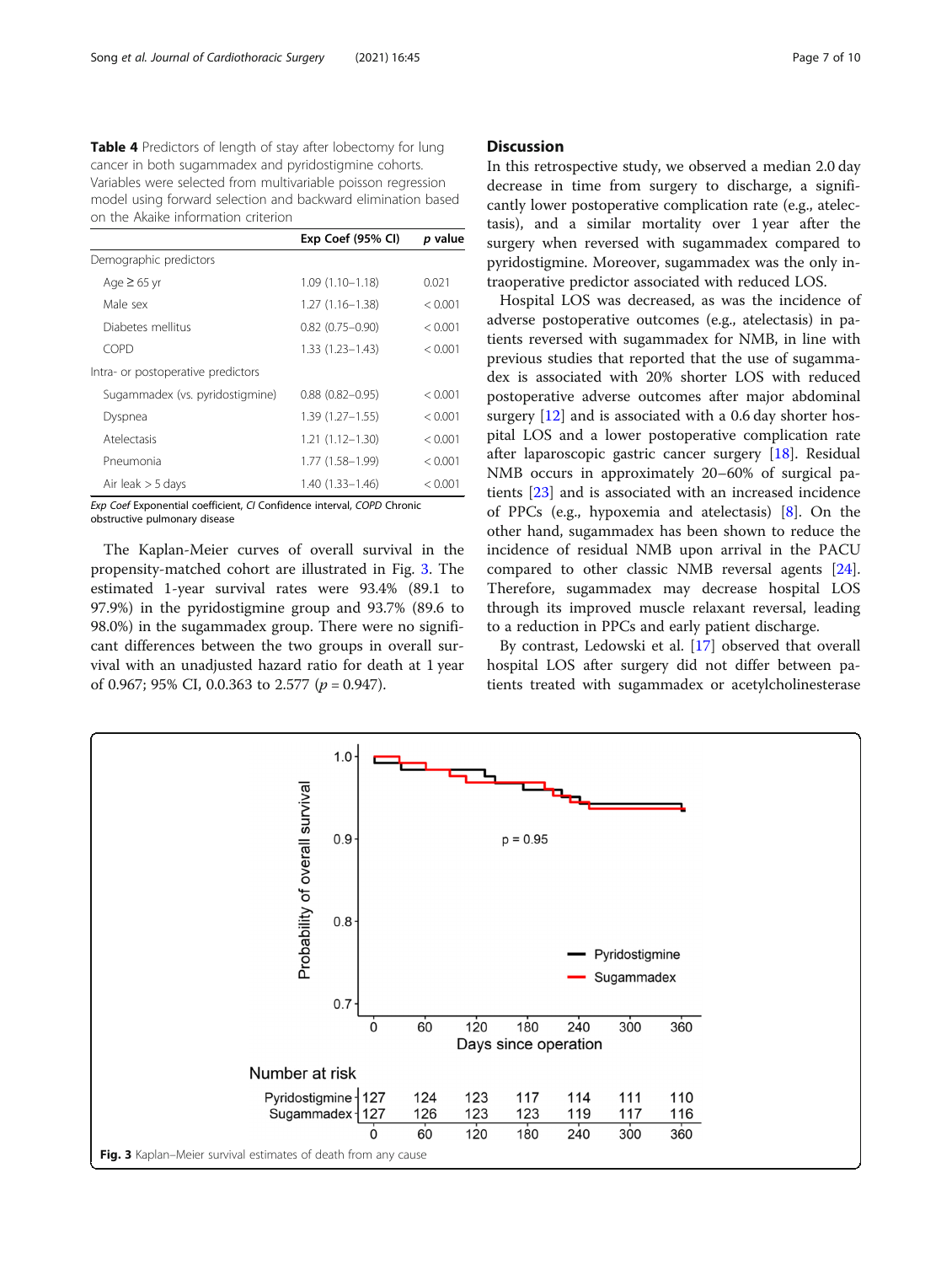inhibitors; the cause of this discrepancy remains unclear. It has been shown that postoperative residual NMB and associated adverse PPCs are more common in elderly patients than in younger patients [\[25\]](#page-8-0). Moreover, thoracic and abdominal procedures that reduce lung volume are associated with increased risk of developing atelectasis and postoperative complications [\[26](#page-9-0)]. Ledowski et al. [[17](#page-8-0)] studied relatively young patients (mean age  $\sim$ 50 years) who underwent surgical procedures including orthopedic, plastic, general, and others, whereas we studied elderly patients (mean age  $\sim$  66 years) who underwent open lung surgery. Thus, different ages of surgical populations and type of surgery may be responsible for differences between the studies. Indeed, Ledowski et al. [[17](#page-8-0)] demonstrated that NMB reversal with sugammadex significantly improves postoperative pulmonary outcomes compared to neostigmine, particularly in elderly patients.

It has previously been reported that poorly controlled acute postoperative pain is a risk factor associated with respiratory complications [\[27](#page-9-0)], and that postoperative pain may lead to the development of atelectasis because it can interfere with the normal activity of respiratory muscles and forced respiratory effort [\[28\]](#page-9-0). On the other hand, other studies have shown that epidural analgesia provides better postoperative pain control than systemic opioid administration in abdominal or open thoracotomy surgery [\[29](#page-9-0), [30\]](#page-9-0). In the present study, epidural patient-controlled analgesia was used less commonly in patients reversed with sugammadex than those reversed with pyridostigmine. The postoperative pain is expected to be more severe in the sugammadex group, but the hospital LOS was short and PPCs occurred less. These findings are in accordance with those of a recent study that showed that patients reversed with sugammadex had fewer postoperative complications and a shorter LOS despite more severe postoperative pain compared to those with neostigmine in patients who had undergone laparoscopic gastric cancer surgery [\[18](#page-8-0)].

Several studies have reviewed patients undergoing pulmonary resection for lung cancer and identified risk factors for prolonged hospital LOS [\[1,](#page-8-0) [20,](#page-8-0) [28](#page-9-0), [31](#page-9-0)–[34\]](#page-9-0). Some risk factors identified previously include older age [\[20](#page-8-0), [32,](#page-9-0) [33](#page-9-0)], male sex [[20\]](#page-8-0), ASA physical status score [\[20,](#page-8-0) [32](#page-9-0)], insulin-dependent diabetes [\[20](#page-8-0)], renal dysfunction [\[20](#page-8-0)], percentage predicted FEV1 [\[20](#page-8-0), [33\]](#page-9-0), surgeon [\[33\]](#page-9-0), smoking [\[20](#page-8-0)], COPD [[32\]](#page-9-0), and postoperative complications (e.g., pneumonia [\[32,](#page-9-0) [33](#page-9-0)], unplanned reintubation [[32,](#page-9-0) [34\]](#page-9-0), or prolonged ventilation [\[32](#page-9-0), [34\]](#page-9-0)). In this study, we confirmed the important risk factors for morbidity and LOS after lung resection (Table [4](#page-6-0)). In fact, the use of sugammadex is becoming increasingly common for NMB reversal, particularly in the elderly, with the advantage that it can reverse profound NMB, although reversal agent options are currently limited by price.

Overall survival 1 year after surgery did not differ between the two reversal agents (Fig. [3\)](#page-6-0). Death after lung cancer surgery may be attributable to surgery-related major complications and to cancer progression. Although sugammadex decreases the incidence of PPCs and shortened hospital LOS in the present study, this agent is unlikely to significantly reduce surgery-related major complications. In addition, we found that once a patient reached a medically stable state and was discharged, the mortality after 1 year was not different across the type of reversal agent, suggesting that an advantage for sugammadex does not extend to the long term.

This study had several limitations. First, this is a small number, single center, retrospective study that is not free from bias in selection and treatment. Not all covariates were controlled, although the demographics and clinical characteristics were balanced by propensity score matching. Second, some fundamental intra- or postoperative covariates associated with respiratory complications were not collected. The degree of pain after surgery is considered an important factor associated with respiratory complications [\[27](#page-9-0)]. The severity of pain and opioid consumption were not assessed in this study. In addition, the total dose of neuromuscular blocking agent administered and depth of NMB at the time of reversal were not included in our analyses. Use of single or repeated doses [[35](#page-9-0)] and depth of NMB at the time of reversal [\[36\]](#page-9-0) are important factors that affect recovery after NMB. Third, diagnosis of atelectasis was entirely dependent on plain chest radiographs, although only relatively obvious cases of atelectasis seen on plain radiography were included. However, this technique for the diagnosis of postoperative lung collapse is less sensitive than computed tomography, which was not routinely performed after open lobectomy in our hospital. Finally, the extent of surgery are strongly related to patient outcomes. However, the cohorts analyzed were a highly selective group that underwent open lobectomy for lung cancer.

#### Conclusion

Compared with pyridostigmine, NMB reversal with sugammadex after open lung lobectomy for lung cancer was associated with a shorter hospital stay and a lower PPC, but with a similar mortality after 1 year. In particular, the effects of sugammadex on LOS was obvious in patients without prolonged LOS. Our data suggest that sugammadex is a preferable agent for NMB reversal than cholinesterase inhibitors in this patient population. However, further prospective, randomized, controlled, and sufficiently powered studies on larger patient populations are required.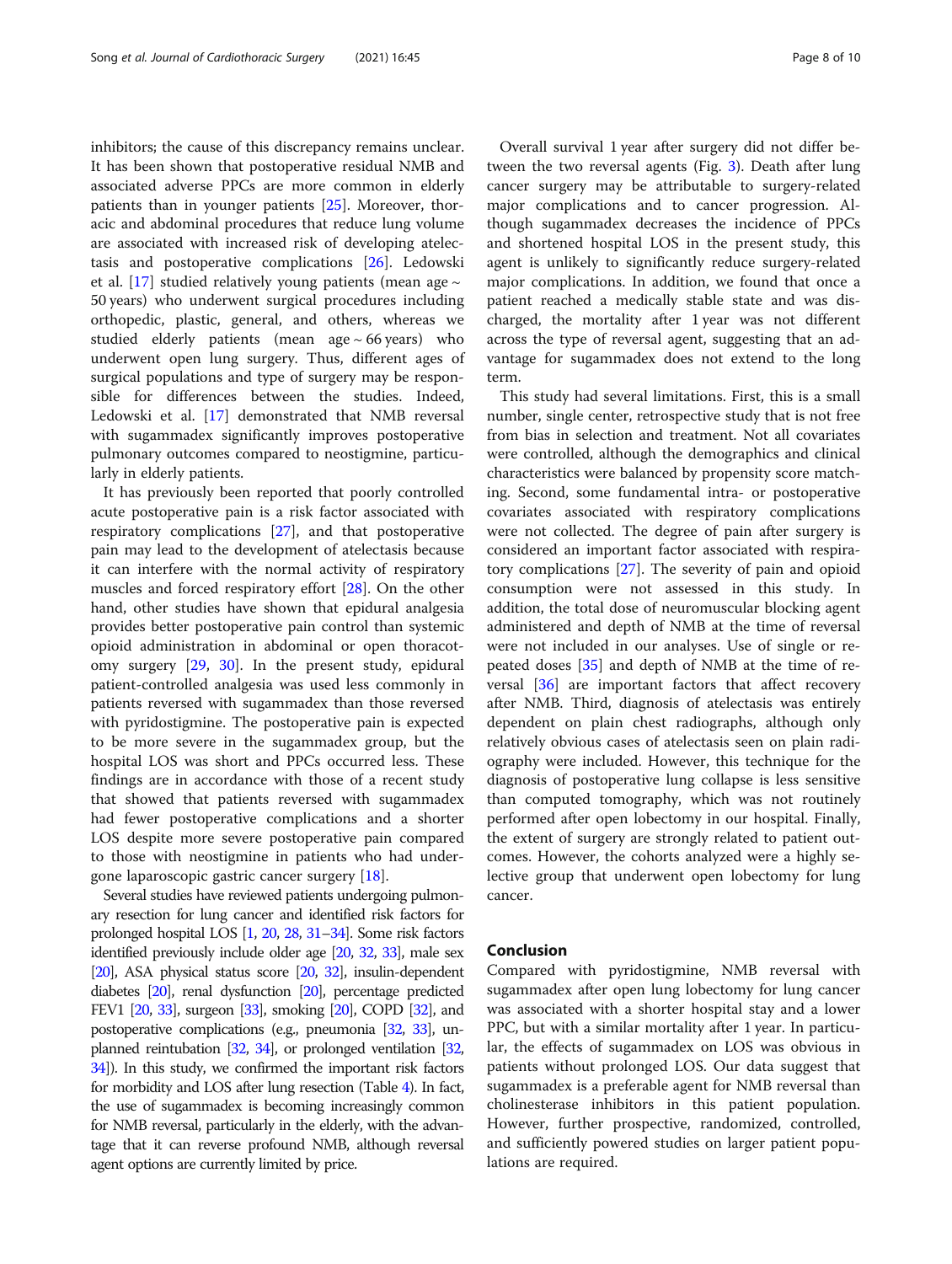#### <span id="page-8-0"></span>Abbreviations

PPC: Postoperative pulmonary complication; ICU: Intensive care unit; NMB: Neuromuscular blockade; LOS: Length of stay; ASA: American Society of Anesthesiologists; BMI: Body mass index; FEV1: Forced expiratory volume in 1 s; FVC: Forced vital capacity; DM: Diabetes mellitus; HTN: Hypertension; CKD: Chronic kidney disease; HF: Heart failure; CAD: Coronary arterial disease; COPD: Chronic obstructive pulmonary disease; PACU: Postanesthesia care unit; PCA: Patient controlled analgesia; SD: Standard deviation; IQR: Interquartile range; CI: Confidence interval; OR: Odds ratio

#### Acknowledgements

Not applicable.

#### Authors' contributions

Seung Won Song as a major contributor in writing the manuscript. Kyung Yeon Yoo and Yong Sung Ro contributed to the data analysis. Taehee Pyeon contributed to visualization. Hong-Beom Bae and Joungmin Kim contributed to conception and design. All authors read and approved the final manuscript.

#### Funding

The authors received no financial support for the research, authorship, and/ or publication of this article.

#### Availability of data and materials

Not applicable

#### Declarations

#### Ethics approval and consent to participate

This study was approved by the institutional review board of Chonnam National University Hwasun Hospital (approval number: CNUHH-2019-207) and conformed to the declaration of Helsinki.

#### Consent for publication

No applicable.

#### Competing interests

The authors declare that they have no competing interests.

# Received: 3 November 2020 Accepted: 12 March 2021

#### References

- Ziarnik E, Grogan EL. Postlobectomy early complications. Thorac Surg Clin. 2015;25(3):355–64. [https://doi.org/10.1016/j.thorsurg.2015.04.003.](https://doi.org/10.1016/j.thorsurg.2015.04.003)
- 2. Shander A, Fleisher LA, Barie PS, Bigatello LM, Sladen RN, Watson CB. Clinical and economic burden of postoperative pulmonary complications: patient safety summit on definition, risk-reducing interventions, and preventive strategies. Crit Care Med. 2011;39(9):2163–72. [https://doi.org/10.1097/CCM.](https://doi.org/10.1097/CCM.0b013e31821f0522) [0b013e31821f0522](https://doi.org/10.1097/CCM.0b013e31821f0522).
- 3. Needham DM, Davidson J, Cohen H, Hopkins RO, Weinert C, Wunsch H, Zawistowski C, Bemis-Dougherty A, Berney SC, Bienvenu OJ, Brady SL, Brodsky MB, Denehy L, Elliott D, Flatley C, Harabin AL, Jones C, Louis D, Meltzer W, Muldoon SR, Palmer JB, Perme C, Robinson M, Schmidt DM, Scruth E, Spill GR, Storey CP, Render M, Votto J, Harvey MA. Improving longterm outcomes after discharge from intensive care unit: report from a stakeholders' conference. Crit Care Med. 2012;40(2):502–9. [https://doi.org/1](https://doi.org/10.1097/CCM.0b013e318232da75) [0.1097/CCM.0b013e318232da75](https://doi.org/10.1097/CCM.0b013e318232da75).
- Jencks SF, Williams MV, Coleman EA. Rehospitalizations among patients in the Medicare fee-for-service program. N Engl J Med. 2009;360(14):1418–28. <https://doi.org/10.1056/NEJMsa0803563>.
- 5. Dharmarajan K, Hsieh AF, Lin Z, Bueno H, Ross JS, Horwitz LI, Barreto-Filho JA, Kim N, Bernheim SM, Suter LG, Drye EE, Krumholz HM. Diagnoses and timing of 30-day readmissions after hospitalization for heart failure, acute myocardial infarction, or pneumonia. JAMA. 2013;309(4):355–63. [https://doi.](https://doi.org/10.1001/jama.2012.216476) [org/10.1001/jama.2012.216476](https://doi.org/10.1001/jama.2012.216476).
- 6. Dimick JB, Chen SL, Taheri PA, Henderson WG, Khuri SF, Campbell DA Jr. Hospital costs associated with surgical complications: a report from the private-sector National Surgical Quality Improvement Program. J Am Coll Surg. 2004;199(4):531–7. [https://doi.org/10.1016/j.jamcollsurg.2004.05.276.](https://doi.org/10.1016/j.jamcollsurg.2004.05.276)
- 7. Plaud B, Debaene B, Donati F, Marty J. Residual paralysis after emergence from anesthesia. Anesthesiology. 2010;112(4):1013–22. [https://doi.org/10.1](https://doi.org/10.1097/ALN.0b013e3181cded07) [097/ALN.0b013e3181cded07](https://doi.org/10.1097/ALN.0b013e3181cded07).
- Murphy GS, Szokol JW, Marymont JH, Greenberg SB, Avram MJ, Vender JS. Residual neuromuscular blockade and critical respiratory events in the postanesthesia care unit. Anesth Analg. 2008;107(1):130–7. [https://doi.org/1](https://doi.org/10.1213/ane.0b013e31816d1268) [0.1213/ane.0b013e31816d1268.](https://doi.org/10.1213/ane.0b013e31816d1268)
- 9. Hunter JM. Reversal of residual neuromuscular block: complications associated with perioperative management of muscle relaxation. Br J Anaesth. 2017;119(suppl\_1):i53–62.
- 10. Raval AD, Uyei J, Karabis A, Bash LD, Brull SJ. Incidence of residual neuromuscular blockade and use of neuromuscular blocking agents with or without antagonists: a systematic review and meta-analysis of randomized controlled trials. J Clin Anesth. 2020;64:109818. [https://doi.org/10.1016/j.](https://doi.org/10.1016/j.jclinane.2020.109818) [jclinane.2020.109818.](https://doi.org/10.1016/j.jclinane.2020.109818)
- 11. Fuchs-Buder T, Meistelman C, Raft J. Sugammadex: clinical development and practical use. Korean J Anesthesiol. 2013;65(6):495–500. [https://doi.org/1](https://doi.org/10.4097/kjae.2013.65.6.495) [0.4097/kjae.2013.65.6.495](https://doi.org/10.4097/kjae.2013.65.6.495).
- 12. Oh TK, Oh AY, Ryu JH, Koo BW, Song IA, Nam SW, Jee HJ. Retrospective analysis of 30-day unplanned readmission after major abdominal surgery with reversal by sugammadex or neostigmine. Br J Anaesth. 2019;122(3): 370–8. [https://doi.org/10.1016/j.bja.2018.11.028.](https://doi.org/10.1016/j.bja.2018.11.028)
- 13. Nicholson WT, Sprung J, Jankowski CJ. Sugammadex: a novel agent for the reversal of neuromuscular blockade. Pharmacotherapy. 2007;27(8):1181–8. [https://doi.org/10.1592/phco.27.8.1181.](https://doi.org/10.1592/phco.27.8.1181)
- 14. Kheterpal S, Vaughn MT, Dubovoy TZ, Shah NJ, Bash LD, Colquhoun DA, Shanks AM, Mathis MR, Soto RG, Bardia A, Bartels K, McCormick PJ, Schonberger RB, Saager L. Sugammadex versus neostigmine for reversal of neuromuscular blockade and postoperative pulmonary complications (STRONGER): a multicenter matched cohort analysis. Anesthesiology. 2020; 132(6):1371–81. <https://doi.org/10.1097/ALN.0000000000003256>.
- 15. Gabriel RA, Sharma BS, Doan CN, Jiang X, Schmidt UH, Vaida F. A predictive model for determining patients not requiring prolonged hospital length of stay after elective primary total hip arthroplasty. Anesth Analg. 2019;129(1): 43–50. <https://doi.org/10.1213/ANE.0000000000003798>.
- 16. Carter EM, Potts HW. Predicting length of stay from an electronic patient record system: a primary total knee replacement example. BMC Med Inform Decis Mak. 2014;14(1):26. [https://doi.org/10.1186/1472-6947-14-26.](https://doi.org/10.1186/1472-6947-14-26)
- 17. Ledowski T, Falke L, Johnston F, Gillies E, Greenaway M, De Mel A, et al. Retrospective investigation of postoperative outcome after reversal of residual neuromuscular blockade: sugammadex, neostigmine or no reversal. Eur J Anaesthesiol. 2014;31(8):423–9. [https://doi.org/10.1097/EJA.](https://doi.org/10.1097/EJA.0000000000000010) [0000000000000010](https://doi.org/10.1097/EJA.0000000000000010).
- 18. Oh TK, Ji E, Na HS. The effect of neuromuscular reversal agent on postoperative pain after laparoscopic gastric cancer surgery: comparison between the neostigmine and sugammadex. Medicine (Baltimore). 2019; 98(26):e16142. <https://doi.org/10.1097/MD.0000000000016142>.
- 19. Carron M, Zarantonello F, Lazzarotto N, Tellaroli P, Ori C. Role of sugammadex in accelerating postoperative discharge: a meta-analysis. J Clin Anesth. 2017;39:38–44. <https://doi.org/10.1016/j.jclinane.2017.03.004>.
- 20. Wright CD, Gaissert HA, Grab JD, O'Brien SM, Peterson ED, Allen MS. Predictors of prolonged length of stay after lobectomy for lung cancer: a Society of Thoracic Surgeons general thoracic surgery database riskadjustment model. Ann Thorac Surg. 2008;85(6):1857–65; discussion 65. [https://doi.org/10.1016/j.athoracsur.2008.03.024.](https://doi.org/10.1016/j.athoracsur.2008.03.024)
- 21. Jager KJ, van Dijk PC, Zoccali C, Dekker FW. The analysis of survival data: the Kaplan-Meier method. Kidney Int. 2008;74(5):560–5. [https://doi.org/10.1038/ki.2008.217.](https://doi.org/10.1038/ki.2008.217)
- 22. Dudley WN, Wickham R, Coombs N. An introduction to survival statistics: Kaplan-Meier analysis. J Adv Pract Oncol. 2016;7(1):91–100. [https://doi.org/1](https://doi.org/10.6004/jadpro.2016.7.1.8) [0.6004/jadpro.2016.7.1.8](https://doi.org/10.6004/jadpro.2016.7.1.8).
- 23. Butterly A, Bittner EA, George E, Sandberg WS, Eikermann M, Schmidt U. Postoperative residual curarization from intermediate-acting neuromuscular blocking agents delays recovery room discharge. Br J Anaesth. 2010;105(3): 304–9. <https://doi.org/10.1093/bja/aeq157>.
- 24. Brueckmann B, Sasaki N, Grobara P, Li MK, Woo T, de Bie J, Maktabi M, Lee J, Kwo J, Pino R, Sabouri AS, McGovern F, Staehr-Rye AK, Eikermann M. Effects of sugammadex on incidence of postoperative residual neuromuscular blockade: a randomized, controlled study. Br J Anaesth. 2015;115(5):743–51. [https://doi.org/10.1093/bja/aev104.](https://doi.org/10.1093/bja/aev104)
- 25. Murphy GS, Szokol JW, Avram MJ, Greenberg SB, Shear TD, Vender JS, Parikh KN, Patel SS, Patel A. Residual neuromuscular block in the elderly: incidence